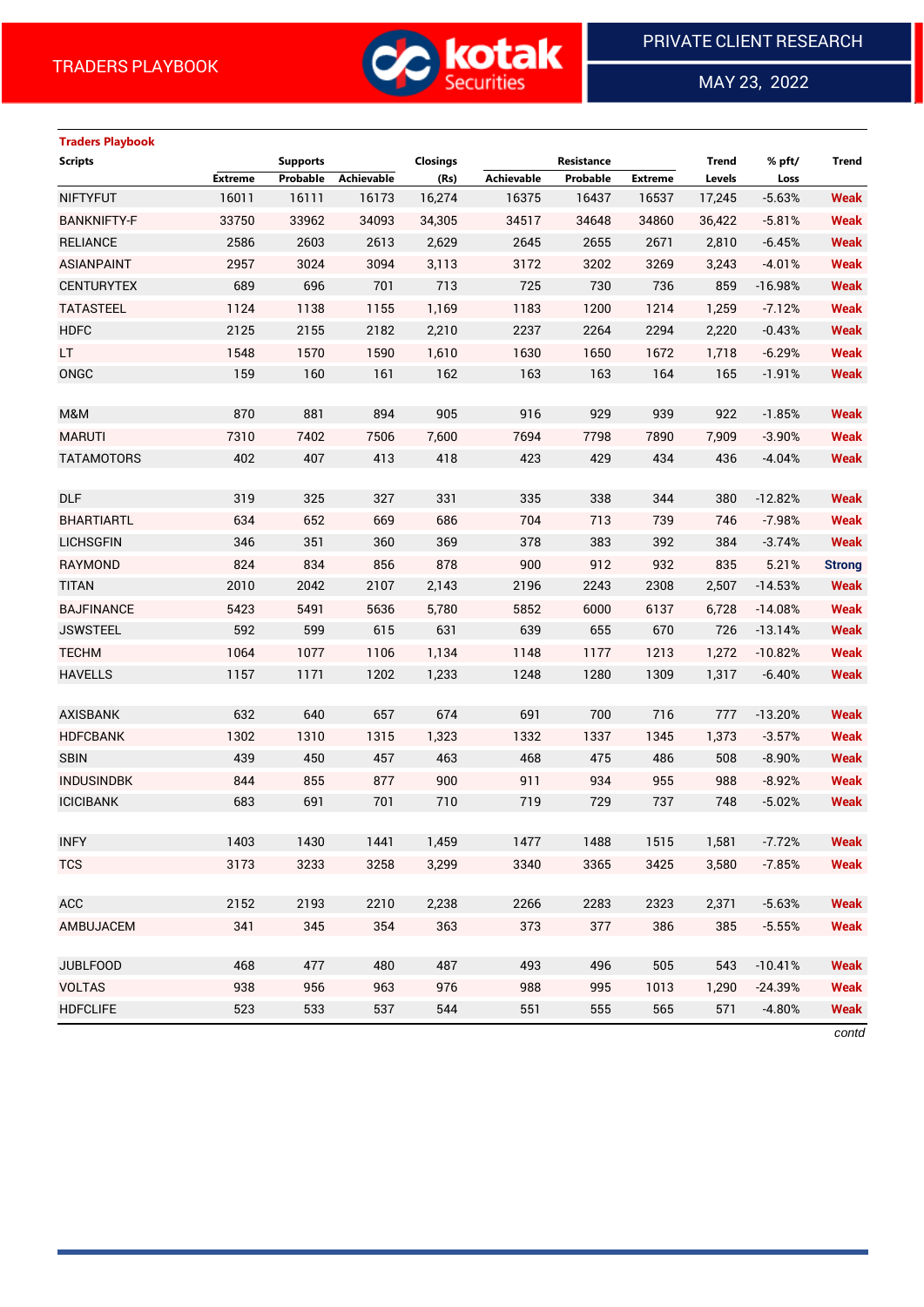# **Closing Pricess**

Closing price is that price at which a scrip closes on the previous day. Traders can start their intraday trade on this level. The stock or index should sustain above or below the closing price else you should exit the trade. Ideally, half a percent should be the stop loss above or below the closing price to enter the trade.

# **Trend**

Trend is the level at which the tendency of Indices and Stocks can be identified. For best results, you can use the 'Trend Remarks' to trade. A 'Weak' trend means that traders can trade with a negative bias. If the trend is 'Strong', you can trade long with a positive bias. Base price should be the closing price.

## **Achievable (Supp/Resis)**

It is the price which can be achieved if the Index/Stock trades above or below the closing price. During normal course of trading, first levels are important as one can take profits around first resistance and supports levels.

# **Probable (Supp/Resis)**

It's a second resistance/support and can be achieved if stocks/indices are in trending mode. Events can lead stocks and indices to reach these levels.

#### **Extreme levels**

Sometimes, the stocks fall or rise to their average lowest or highest levels FOR THE DAY and that may act as an excellent contra buying or selling opportunity with a stop loss given in the table. This means buying around extreme support and selling around extreme resistance strictly with a given stop loss. For e.g. If the extreme support for Nifty is given at 5605, and in case the market comes down to similar levels, then you can initiate long positions with the given 'stop loss for long' in the column, say at 5585. If it breaks 5585 then the trader must exit the position. This is valid on both the sides.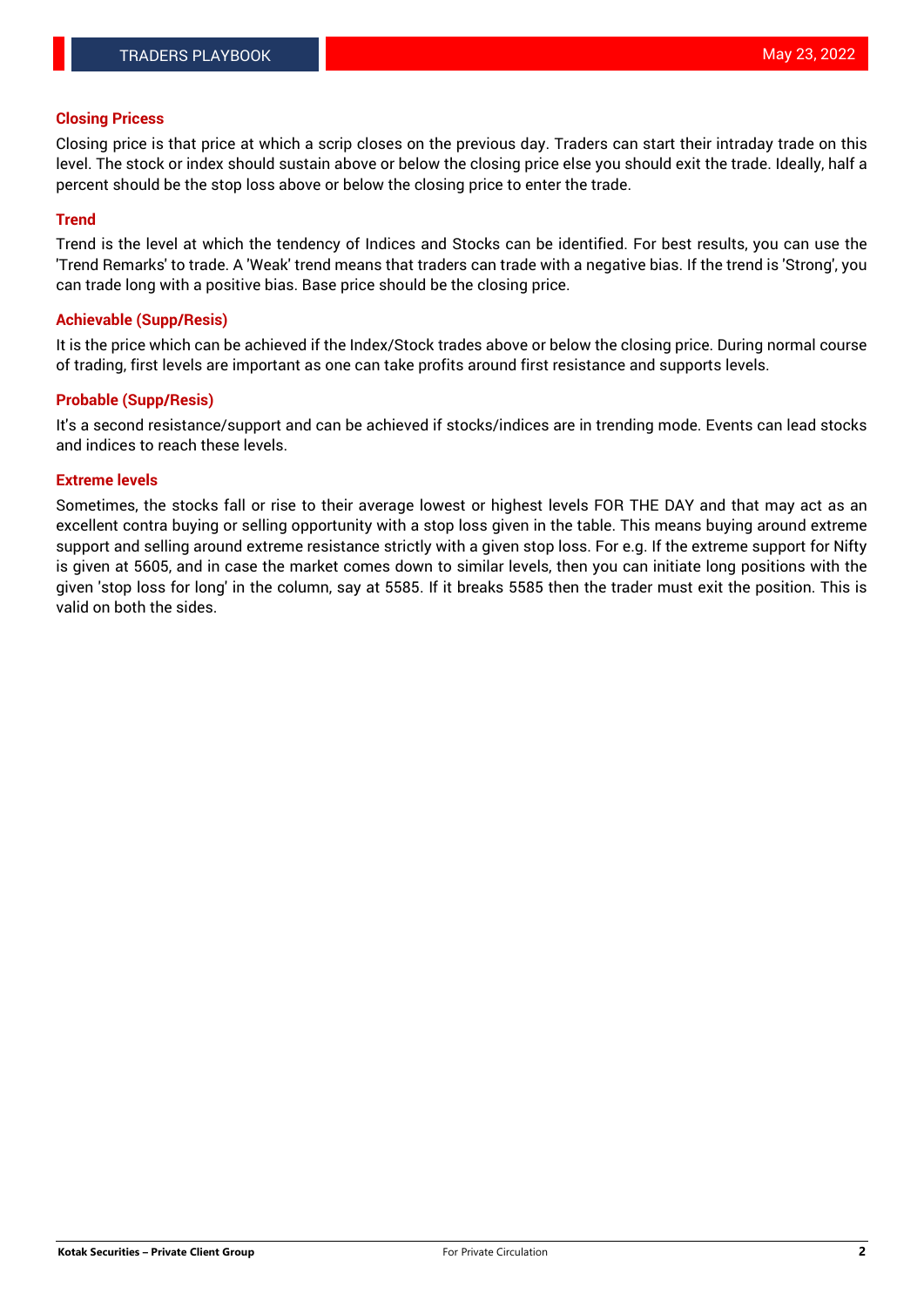#### **RATING SCALE (PRIVATE CLIENT GROUP)**

**BUY** – A condition that indicates a good time to buy a stock. The exact circumstances of the signal will be determined by the indicator that an

analyst is using.

**SELL** – A condition that indicates a good time to sell a stock. The exact circumstances of the signal will be determined by the indicator that an

analyst is using.

**Stop Loss Order** – An instruction to the broker to buy or sell stock when it trades beyond a specified price. They serve to either protect your profits or

limit your losses.

#### **FUNDAMENTAL RESEARCH TEAM (PRIVATE CLIENT GROUP)**

**Shrikant ChouhanArun AgarwalAmit Agarwal, CFA Hemali Dhame** Head of ResearchAuto & Auto AncillaryTransportation, Paints, FMCG Banking & Finance shrikant.chouhan@kotak.comarun.agarwal@kotak.com agarwal.amit@kotak.com Hemali.Dhame@kotak.com +91 22 6218 5408+91 22 6218 6443+91 22 6218 6439 +91 22 6218 6433 **Jatin Damania Purvi ShahRini MehtaK. Kathirvelu** Metals & Mining, MidcapPharmaceuticalsResearch Associate Support Executive jatin.damania@kotak.com [purvi.shah@kotak.com](mailto:purvi.shah@kotak.com) rini.mehta@kotak.co[mk.kathirvelu@kotak.com](mailto:k.kathirvelu@kotak.com) +91 22 6218 6440+91 22 6218 6432+91 80801 97299 +91 22 6218 6427 **Sumit Pokharna Pankaj Kumar**

Oil and Gas, Information TechConstruction, Capital Goods & Midcaps

sumit.pokharna@kotak.compankajr.kumar@kotak.com

+91 22 6218 6438+91 22 6218 6434

#### **TECHNICAL RESEARCH TEAM (PRIVATE CLIENT GROUP)**

**Shrikant ChouhanAmol AthawaleSayed Haider**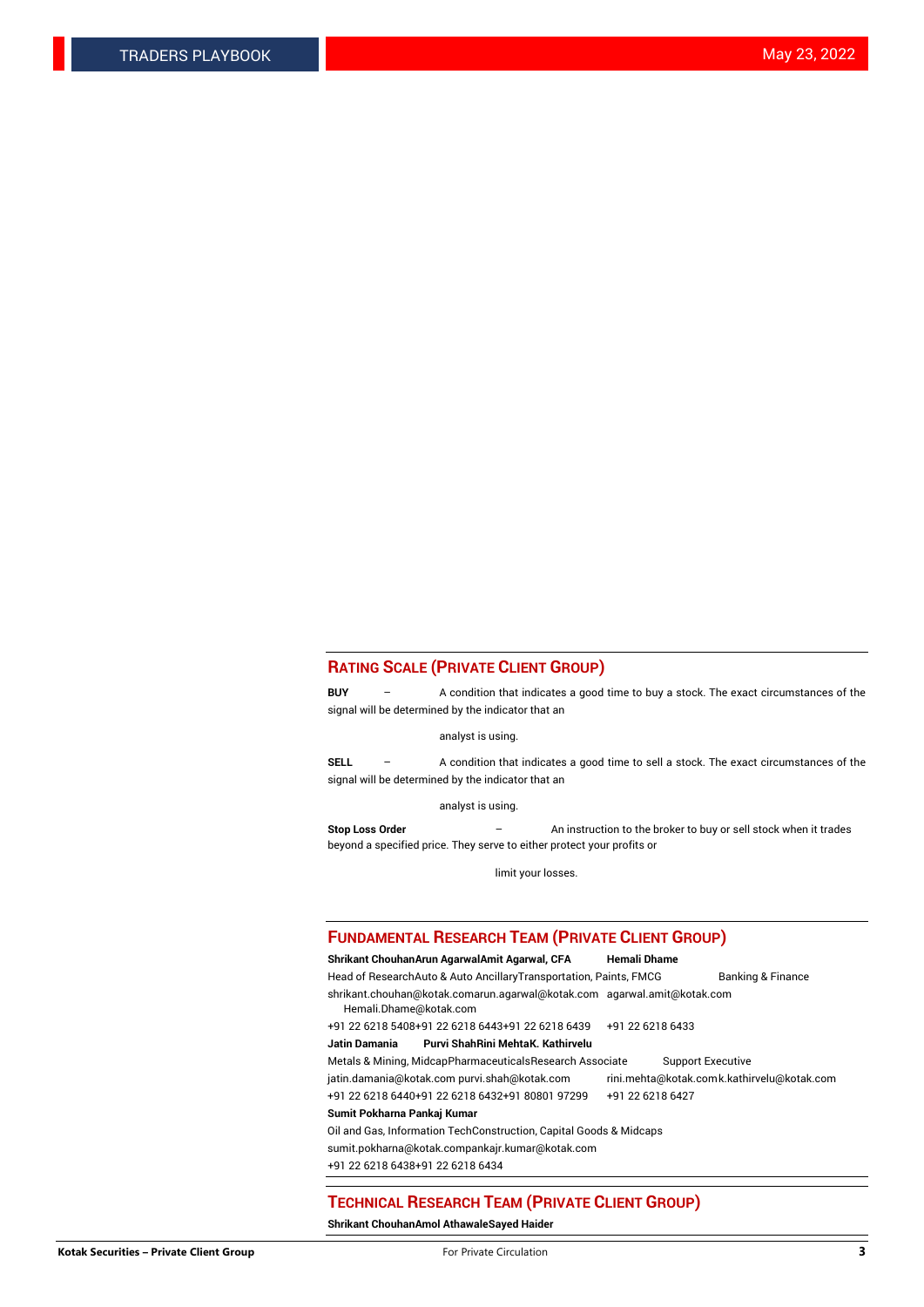[shrikant.chouhan@kotak.com](mailto:shrikant.chouhan@kotak.com)[amol.athawale@kotak.com](mailto:amol.athawale@kotak.com) Research Associate +91 22 6218 5408+91 20 6620 335[0sayed.haider@kotak.com](mailto:sayed.haider@kotak.com) +91 22 62185498

#### **DERIVATIVES RESEARCH TEAM (PRIVATE CLIENT GROUP)**

#### **Sahaj Agrawal Prashanth LaluPrasenjit Biswas, CMT, CFTe**

[sahaj.agrawal@kotak.com](mailto:sahaj.agrawal@kotak.com)[prashanth.lalu@kotak.com](mailto:prashanth.lalu@kotak.com) [prasenjit.biswas@kotak.com](mailto:prasenjit.biswas@kotak.com) +91 79 6607 2231+91 22 6218 5497+91 33 6615 6273

#### **Disclosure/Disclaimer (Private Client Group)**

largest brokerage and distribution house.

Kotak Securities Limited is a corporate trading and clearing member of BSE Limited (BSE), National Stock Exchange of India Limited (NSE), Metropolitan Stock Exchange of India Limited (MSE), National Commodity and Derivatives Exchange (NCDEX) and Multi Commodity Exchange (MCX). Our businesses include stock broking, services rendered in connection with distribution of primary market issues and financial products like mutual funds and fixed deposits, depository services and Portfolio Management.

Kotak Securities Limited is also a depository participant with National Securities Depository Limited (NSDL) and Central Depository Services (India) Limited (CDSL). Kotak Securities Limited is also registered with Insurance Regulatory and Development Authority as Corporate Agent for Kotak Mahindra Old Mutual Life Insurance Limited and is also a Mutual Fund Advisor registered with Association of Mutual Funds in India (AMFI). We are registered as a Research Analyst under SEBI (Research Analyst) Regulations, 2014.

We hereby declare that our activities were neither suspended nor we have defaulted with any stock exchange authority with whom we are registered in last five years. However SEBI, Exchanges and Depositories have conducted the routine inspection and based on their observations have issued advise/warning/deficiency letters/ or levied minor penalty on KSL for certain operational deviations. We have not been debarred from doing business by any Stock Exchange / SEBI or any other authorities; nor has our certificate of registration been cancelled by SEBI at any point of time.

We offer our research services to clients as well as our prospects.

This document is not for public distribution and has been furnished to you solely for your information and must not be reproduced or redistributed to any other person. Persons into whose possession this document may come are required to observe these restrictions.

This material is for the personal information of the authorized recipient, and we are not soliciting any action based upon it. This report is not to be construed as an offer to sell or the solicitation of an offer to buy any security in any jurisdiction where such an offer or solicitation would be illegal. It is for the general information of clients of Kotak Securities Ltd. It does not constitute a personal recommendation or take into account the particular investment objectives, financial situations, or needs of individual clients.

We have reviewed the report, and in so far as it includes current or historical information, it is believed to be reliable though its accuracy or completeness cannot be guaranteed. Neither Kotak Securities Limited, nor any person connected with it, accepts any liability arising from the use of this document. The recipients of this material should rely on their own investigations and take their own professional advice. Price and value of the investments referred to in this material may go up or down. Past performance is not a guide for future performance. Certain transactions -including those involving futures, options and other derivatives as well as non-investment grade securities - involve substantial risk and are not suitable for all investors. Reports based on technical analysis centers on studying charts of a stock's price movement and trading volume, as opposed to focusing on a company's fundamentals and as such, may not match with a report on a company's fundamentals.

Opinions expressed are our current opinions as of the date appearing on this material only. While we endeavor to update on a reasonable basis the information discussed in this material, there may be regulatory, compliance or other reasons that prevent us from doing so. Prospective investors and others are cautioned that any forward-looking statements are not predictions and may be subject to change without notice. Our proprietary trading and investment businesses may make investment decisions that are inconsistent with the recommendations expressed herein.

Kotak Securities Limited has two independent equity research groups: Institutional Equities and Private Client Group. This report has been prepared by the Private Client Group.

We and our affiliates/associates, officers, directors, and employees, Research Analyst(including relatives) worldwide may: (a) from time to time, have long or short positions in, and buy or sell the securities thereof, of company (ies) mentioned herein or (b) be engaged in any other transaction involving such securities and earn brokerage or other compensation or act as a market maker in the financial instruments of the subject company/company (ies) discussed herein or act as advisor or lender / borrower to such company (ies) or have other potential/material conflict of interest with respect to any recommendation and related information and opinions at the time of publication of Research Report or at the time of public appearance. Kotak Securities Limited (KSL) may have proprietary long/short position in the above mentioned scrip(s) and therefore may be considered as interested. The views provided herein are general in nature and does not consider risk appetite or investment objective of particular investor; readers are requested to take independent professional advice before investing. This should not be construed as invitation or solicitation to do business with KSL. Kotak Securities Limited is also a Portfolio Manager. Portfolio Management Team (PMS) takes its investment decisions independent of the PCG research and accordingly PMS may have positions contrary to the PCG research recommendation. Kotak Securities Limited does not provide any promise or assurance of favourable view for a particular industry or sector or business group in any manner. The investor is requested to take into consideration all the risk factors including their financial condition, suitability to risk return profile and take professional advice before investing.

The analyst for this report certifies that all of the views expressed in this report accurately reflect his or her personal views about the subject company or companies and its or their securities, and no part of his or her compensation was, is or will be, directly or indirectly related to specific recommendations or views expressed in this report.

No part of this material may be duplicated in any form and/or redistributed without Kotak Securities' prior written consent.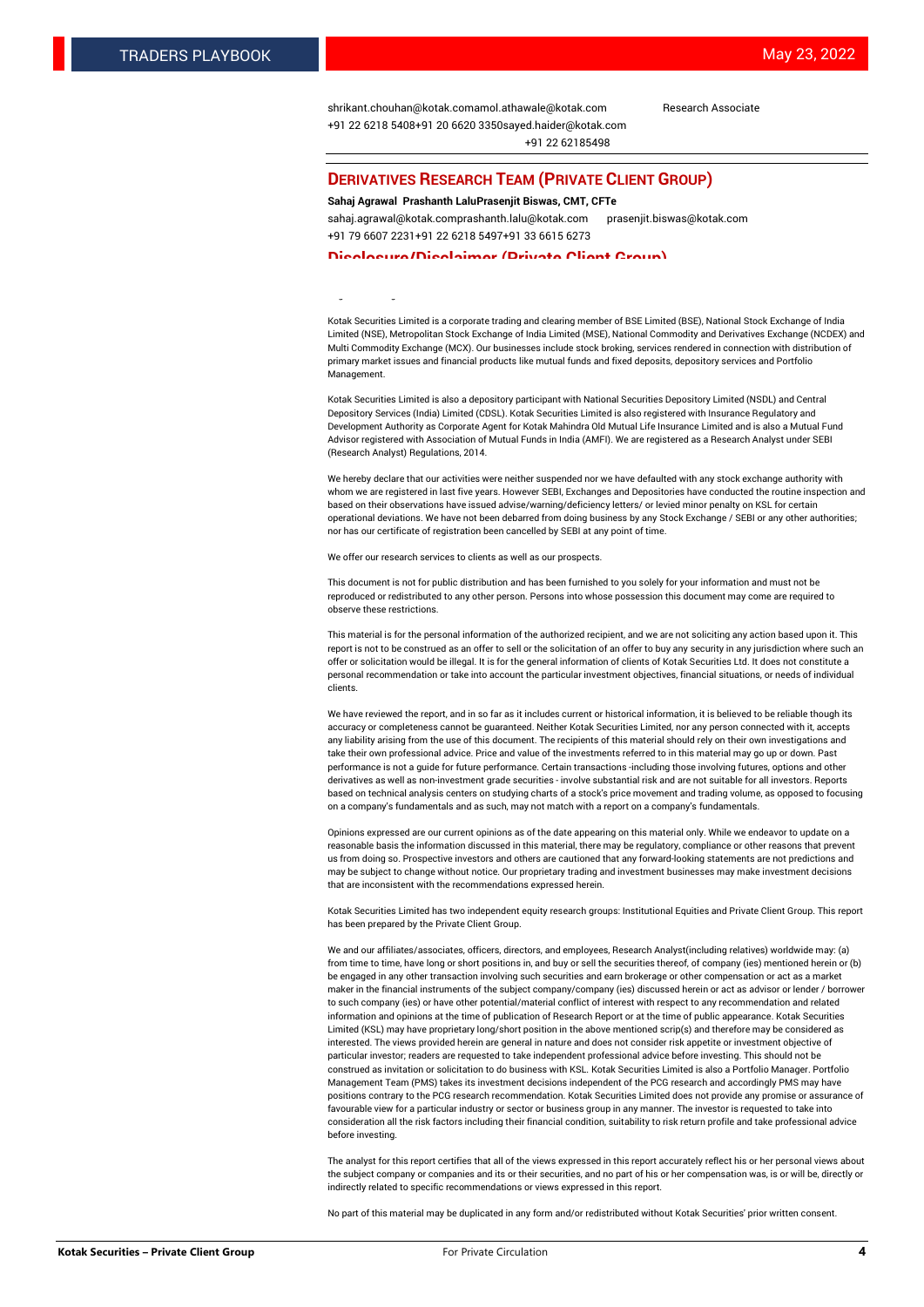#### Details of Associates are available o[n www.kotak.com](http://www.kotak.com/)

"Note that the research analysts contributing to the research report may not be registered/qualified as research analysts with FINRA; and

Such research analysts may not be associated persons of Kotak Mahindra Inc and therefore, may not be subject to NASD Rule 2711 restrictions on communications with a subject company, public appearances and trading securities held by a research analyst account

Any U.S. recipients of the research who wish to effect transactions in any security covered by the report should do so with or through Kotak Mahindra Inc. (Member FINRA/SIPC) and (ii) any transactions in the securities covered by the research by U.S. recipients must be effected only through Kotak Mahindra Inc. (Member FINRA/SIPC) at 369 Lexington Avenue 28th Floor NY NY 10017 USA (Tel:+1 212-600-8850).

Kotak Securities Limited and its non US affiliates may, to the extent permissible under applicable laws, have acted on or used this research to the extent that it relates to non US issuers, prior to or immediately following its publication. This material should not be construed as an offer to sell or the solicitation of an offer to buy any security in any jurisdiction where such an offer or solicitation would be illegal. This research report and its respective contents do not constitute an offer or invitation to purchase or subscribe for any securities or solicitation of any investments or investment services. Accordingly, any brokerage and investment services including the products and services described are not available to or intended for Canadian persons or US persons."

Research Analyst has served as an officer, director or employee of subject company(ies): No

We or our associates may have received compensation from the subject company(ies) in the past 12 months.

We or our associates have managed or co-managed public offering of securities for the subject company(ies) in the past 12 months: No

We or our associates may have received compensation for investment banking or merchant banking or brokerage services from the subject company(ies) in the past 12 months. We or our associates may have received any compensation for products or services other than investment banking or merchant banking or brokerage services from the subject company(ies) in the past 12 months. We or our associates may have received compensation or other benefits from the subject company(ies) or third party in connection with the research report. Our associates may have financial interest in the subject company(ies).

Research Analyst or his/her relative's financial interest in the subject company(ies): No

Kotak Securities Limited has financial interest in the subject company(ies) at the end of the month immediately preceding the date of publication of Research Report: No

"However, Kotak Securities Prop/Arbitrage team could have exposure/financial interest to the subject company/companies during the ongoing month."

Nature of financial interest is holding of equity shares or derivatives of the subject company.

Our associates may have actual/beneficial ownership of 1% or more securities of the subject company(ies) at the end of the month immediately preceding the date of publication of Research Report.

Research Analyst or his/her relatives has actual/beneficial ownership of 1% or more securities of the subject company(ies) at the end of the month immediately preceding the date of publication of Research Report: No.

Kotak Securities Limited has actual/beneficial ownership of 1% or more securities of the subject company(ies) at the end of the month immediately preceding the date of publication of Research Report: No

By referring to any particular sector, Kotak Securities Limited does not provide any promise or assurance of favourable view for a particular industry or sector or business group in any manner. The investor is requested to take into consideration all the risk factors including their financial condition, suitability to risk return profile and take professional advice before investing. Such representations are not indicative of future results.

Subject company(ies) may have been client during twelve months preceding the date of distribution of the research report.

"A graph of daily closing prices of securities is available at https://www.nseindia.com/ChartApp/install/charts/main

and http://economictimes.indiatimes.com/markets/stocks/stock-quotes. (Choose a company from the list on the browser and select the "three years" icon in the price chart)."

Kotak Securities Limited. Registered Office: 27 BKC, C 27, G Block, Bandra Kurla Complex, Bandra (E), Mumbai 400051. CIN: U99999MH1994PLC134051, Telephone No.: +22 43360000, Fax No.: +22 67132430. Website:

www.kotak.com/www.kotaksecurities.com. Correspondence Address: Infinity IT Park, Bldg. No 21, Opp. Film City Road, A K Vaidya Marg, Malad (East), Mumbai 400097. Telephone No: 42856825. SEBI Registration No: INZ000200137 (Member ID: NSE-08081; BSE-673; MSE-1024; MCX-56285; NCDEX-1262), AMFI ARN 0164, PMS INP000000258 and Research Analyst INH000000586. NSDL/CDSL: IN-DP-629-2021. Our research should not be considered as an advertisement or advice, professional or otherwise. The investor is requested to take into consideration all the risk factors including their financial condition, suitability to risk return profile and the like and take professional advice before investing. Investments in securities market are subject to market risks, read all the related documents carefully before investing. Derivatives are a sophisticated investment device. The investor is requested to take into consideration all the risk factors before actually trading in derivative contracts. Compliance Officer Details: Mr. Sanjayu Nair. Call: 022 - 4285 8484, or Email: ks.compliance@kotak.com.

In case you require any clarification or have any concern, kindly write to us at below email ids:

**Level 1**: For Trading related queries, contact our customer service at 'service.securities@kotak.com' and for demat account related queries contact us at ks.demat@kotak.com or call us on: Toll free numbers 18002099191 / 1860 266 9191

**Level 2:** If you do not receive a satisfactory response at Level 1 within 3 working days, you may write to us at ks.escalation@kotak.com or call us on 022-42858445 and if you feel you are still unheard, write to our customer service HOD at ks.servicehead@kotak.com or call us on 022-42858208.

**Level 3:** If you still have not received a satisfactory response at Level 2 within 3 working days, you may contact our Compliance Officer (Mr. Sanjayu Nair) at ks.compliance@kotak.com or call on 91- (022) 4285 8484.